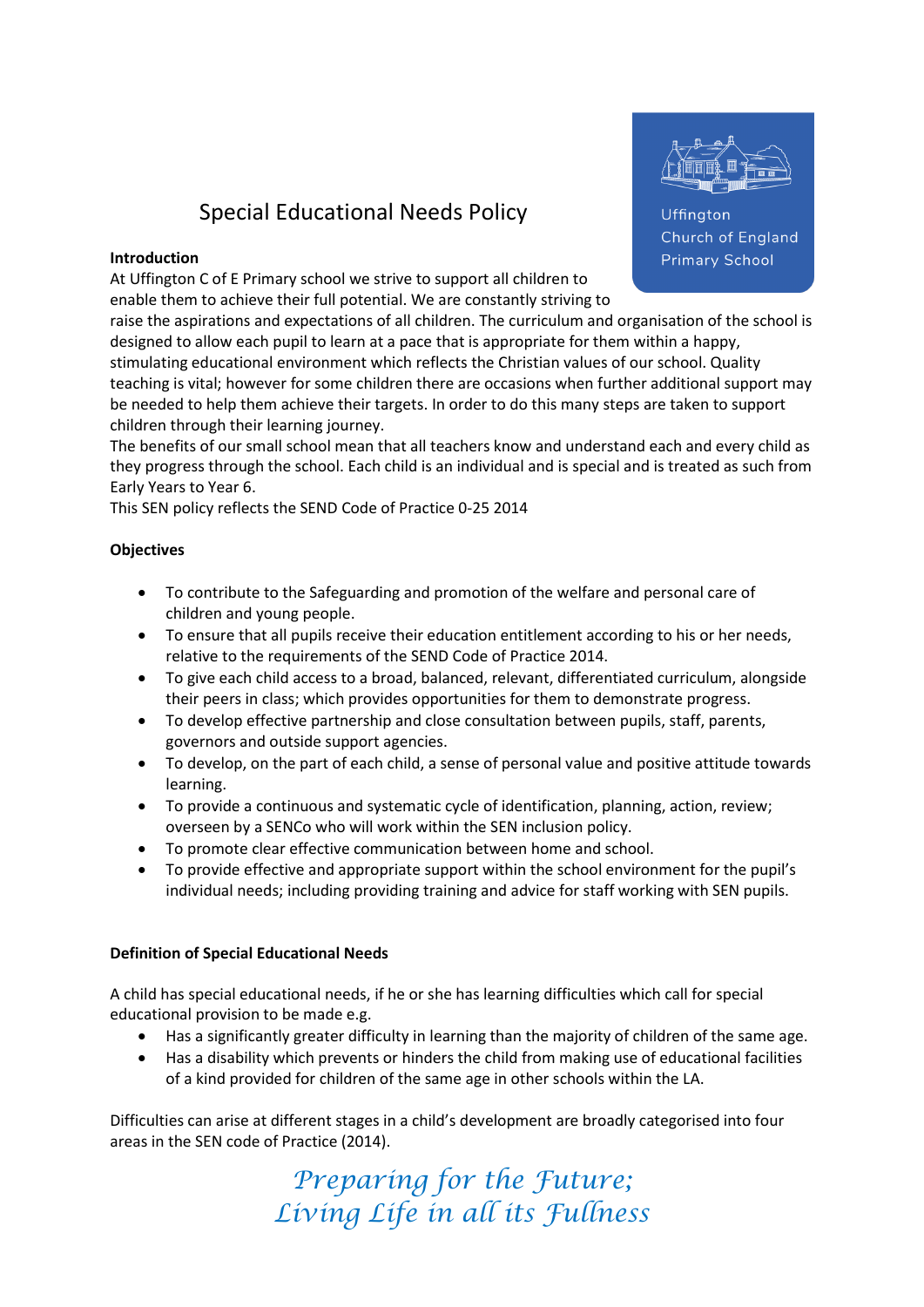- Communication and Language this includes children with speech and language communication needs (SLD) and those with an Autism Spectrum Disorder (ASD) including Asperger's syndrome.
- Cognition and learning this includes children with moderate learning difficulties (MLD), severe learning difficulties (SLD) and profound and multiple learning difficulties (PMLD). This also includes children with specific learning difficulties (spLD) such as dyslexia, dyscalculia and dyspraxia.
- Social and emotional and mental health difficulties social, emotional and mental health difficulties may manifest themselves in many ways including becoming withdrawn or isolated, as well as displaying challenging, disruptive or disturbing behaviour. Other children may have disorders such as attention deficit disorder, attention deficit hyperactive disorder or attachment disorder.
- Sensory and physical needs this includes children with visual impairment (VI), hearing impairment (HI), multi-sensory impairment (MSI) and physical disability (PD). Children with any of these can be included in our school community.

## Special Educational Provision

The purpose of identification is to work out what action our school needs to take, not to fit a pupil into a category. At Uffington School we identify the needs by considering the needs of the whole child which will include not just the special educational needs of the child.

Areas we may consider include:

- Disability (the Code of Practice outlines the "reasonable adjustment" duty for all settings and schools provided under current Disability Equality legislation - these alone do not constitute SEN)
- Attendance and Punctuality
- Health and Welfare
- English as an Additional Language (EAL)
- Being in receipt of Pupil Premium Grant
- Being a looked after child
- Being a child of serving military personnel

For a child over four, educational provision which is additional to, or different from, the educational provision made generally for children of the same age in maintained schools (other than special schools) in the area.

## (1993 Education Act, section 156)

Additional support will vary to match the needs of the child at a given time. The support may be a short term boost or may be necessary for life and may include the following:

- Language needs Intervention programmes, language development games, home links, Social skills activities and games. Referral to Speech and Language Therapy (SALT) and / or the Autistic Spectrum Education Team (ASET)
- Cognition needs differentiated tasks, assessment of needs using school based activities, appropriate programmes of intervention. Referral to Specialist Teacher Team (STT)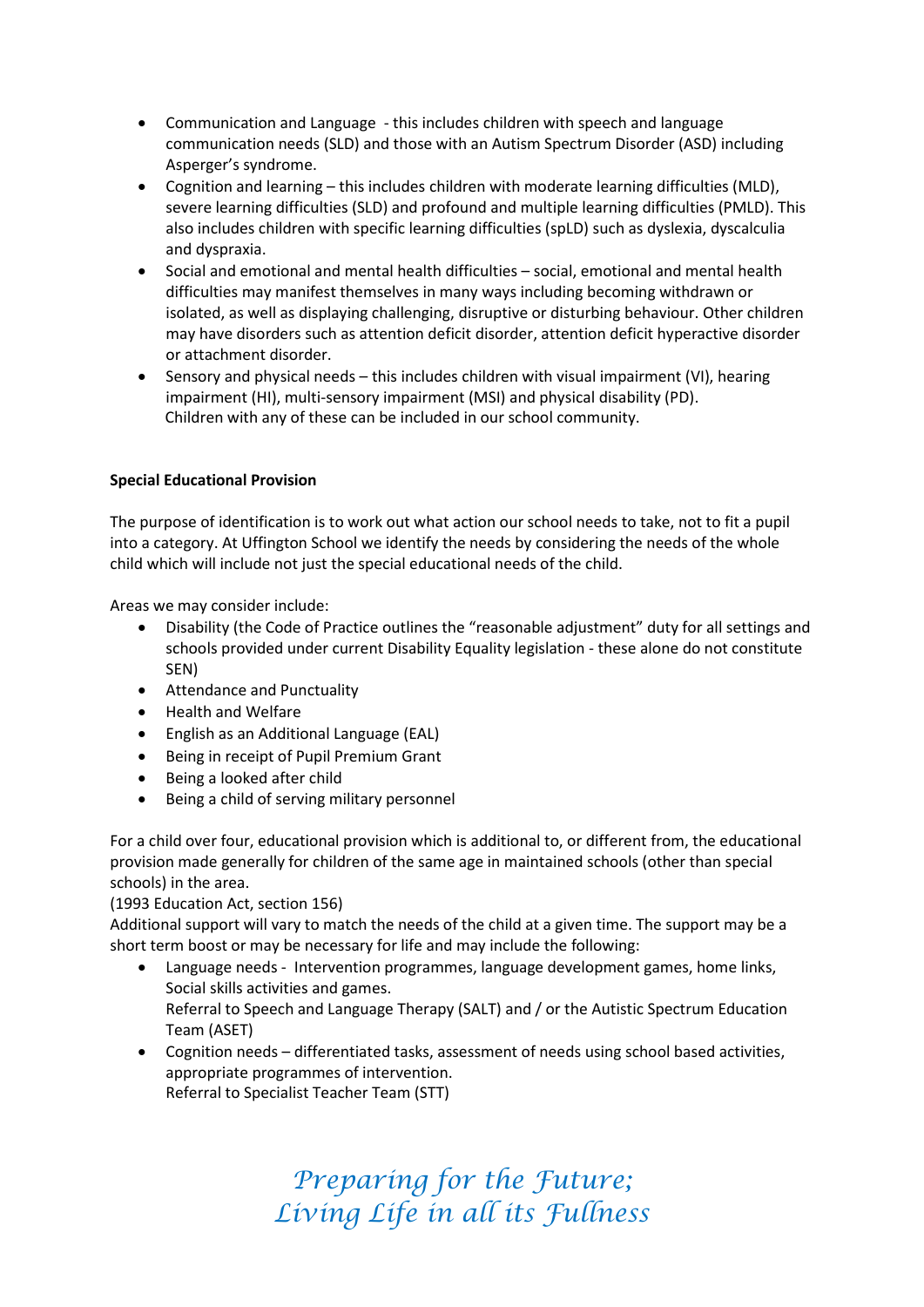- Social/emotional needs Clear boundaries and rules, behaviour plans, SEAL (Social and Emotional Aspects of Learning) and PSHEE (Personal, Social, Health and Economic Education) sessions, buddy bench at playtime. Referral to Educational Psychologist, behavioural support.
- Sensory/ physical needs Specialist equipment, adaptations to the classroom and other areas of the school, differentiated activities and tests Referral to occupational therapy, physiotherapy, ASET, school/ community nurse, child development centre.

#### Early Identification and Assessment.

It is the responsibility of all staff to assist in identifying pupils with special educational needs. The identification procedure involves the use of information from parents / carers, data from previous placements / schools, National Curriculum Key Stage Test Results, screening procedures, half termly assessments and teacher observation.

Early identification of pupils with SEN is a priority. Upon admission to the Foundation Stage, or earlier if appropriate:

- A child's records are requested from their previous setting and a meeting is arranged to discuss needs if appropriate;
- A baseline assessment is conducted to enable the necessary SEN provision to be put in place.

Once the child is in school:

- A range of screening and assessment tools are used to identify needs and pupil progress is monitored through the tracking of data;
- Progress is discussed at termly meetings with the headteacher;
- Meetings are held to share concerns raised by parents / carers and / or teachers.

#### Inclusion

Our SEN policy reinforces the need for teaching that is inclusive. We adopt a whole-school approach to SEN policy and practice. Pupils identified as having SEN are, as far as is practicable, fully integrated into mainstream classes. Every effort is made to ensure that they have full access to the National Curriculum and are integrated into all aspects of the school. The SEN Code of Practice 2014 makes it clear that all teachers are teachers of pupils with special educational needs.

The Governing Body will ensure that appropriate provision will be made for all pupils. Uffington Church of England Primary School will have due regard for the Special Needs Code of Practice 2014 when carrying out our duties towards all pupils with SEN, and ensure that parents are notified when SEN provision is being made for their child.

We recognise that all pupils should have access to the full curriculum and our aim is to support pupils with special educational needs in an inclusive setting as far as possible. However, when necessary, children are withdrawn for extra help with specifically tailored tasks or programmes of work. These are designed to meet the varying needs of the individual, and are carefully planned to ensure that their entitlement to the broad and balanced curriculum is not jeopardised.

All our children are fully integrated into the social and pastoral life of the school. Teachers are responsible for monitoring the whole school experience of each child within their class and year group. They are concerned about the learning, personal and social development and general wellbeing of all our pupils. There is close contact with parents and all discussions are recorded for future reference.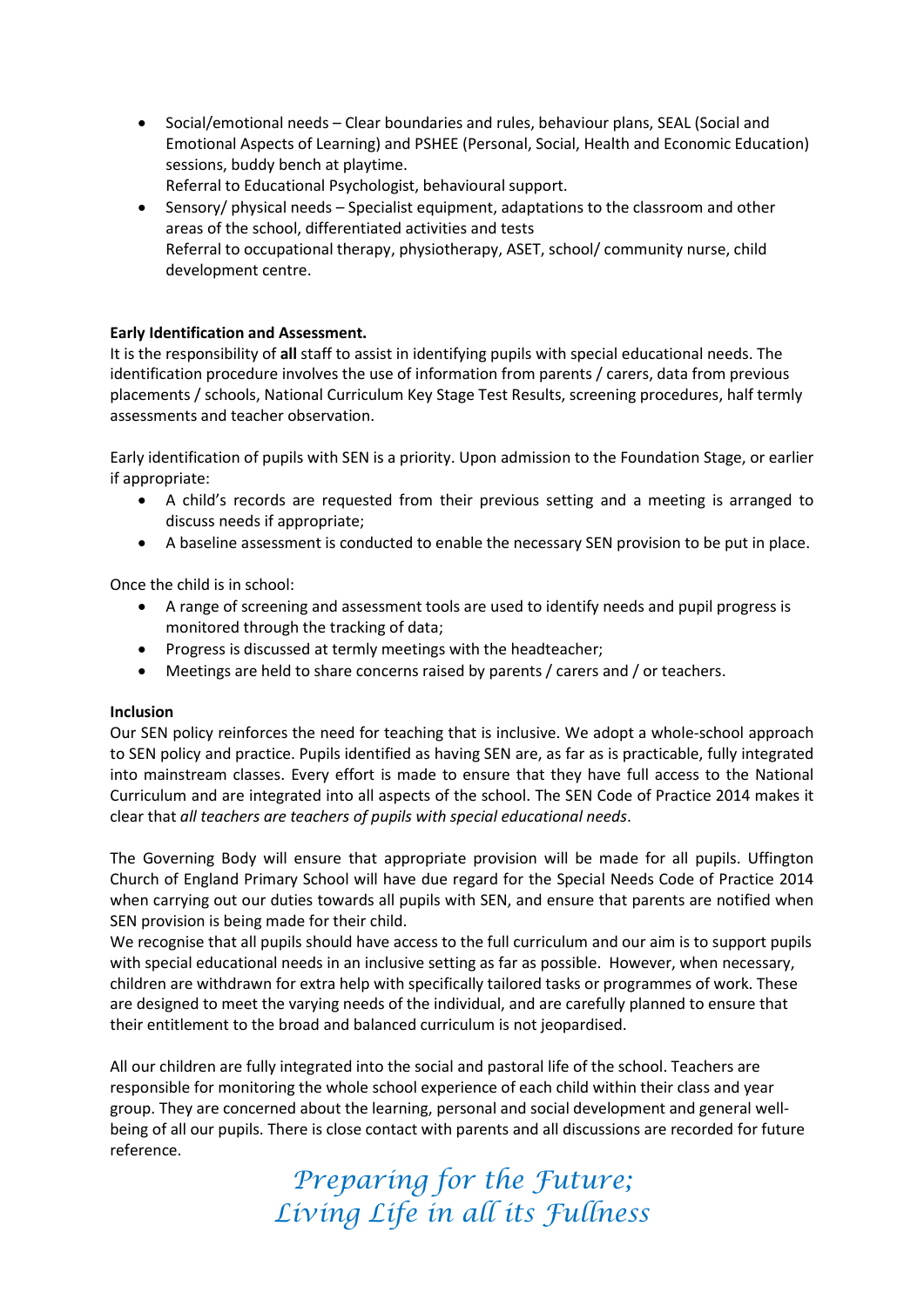The SEN Co-ordinator and support staff oversee all aspects of provision for pupils with special educational needs including: identification, assessment, monitoring, provision mapping, classroom support, withdrawal, liaison with pupils, staff, parents and outside agencies, record keeping and administration.

#### Monitoring and Tracking Special Educational Needs – A Graduated Approach to SEN support

Careful monitoring of the quality of provision we offer all pupils is regularly evaluated through Pupil Progress meetings, SEN reviews, audit of resources including staff, the views of stakeholders including parents, carers and pupils. The governor with responsibility for SEN has a key role in monitoring provision through meetings with the SENCo, learning walks, observations and informal pupil discussions. We aim to promote an active process of continual review and improvement of provision for all pupils.

The role of the class teacher is primarily to provide every child with quality first teaching. All teaching staff have areas of specialism. Staff are expected to make use of this specialist knowledge when making provision for children with SEN.

A child will only be identified as SEN if they do not make adequate progress once they have had all the intervention / adjustments and good quality personalised teaching.

Teachers are responsible and accountable for the progress and development of the pupils in their class, including where pupils access support from teaching assistants or specialist staff. High quality teaching, differentiated for individual pupils, is the first step in responding to pupils who have or may have SEN. Additional intervention and support cannot compensate for a lack of good quality teaching.

We regularly and carefully review the quality of teaching for all pupils, including those at risk of underachievement. This includes reviewing and, where necessary, improving, teachers' understanding of strategies to identify and support vulnerable pupils and their knowledge of the SEN most frequently encountered.

The teachers and SENCo will consider all of the information gathered from within the school about the pupil's progress, alongside national data and expectations of progress. This should include high quality and accurate formative assessment, using effective tools and early assessment materials.

For higher levels of need we request more specialist assessments from external agencies.

In accordance with the SEN Code of Practice 2014; a four part process will be implemented when a child is identified as having special needs. We follow the Graduated Approach as follows: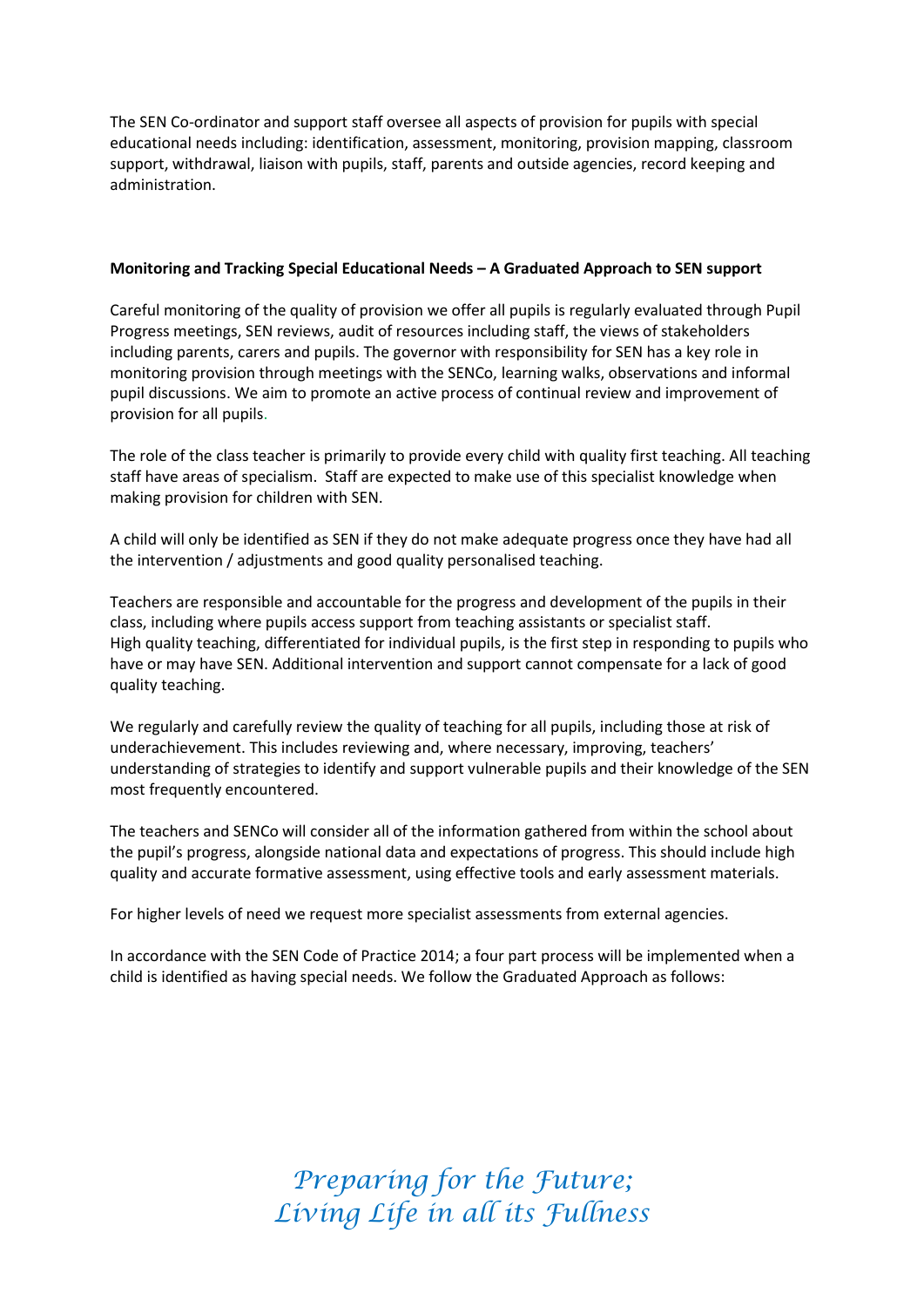

#### Assess

An initial concern is shared with parents and the SENCo is involved in regular discussions to review whether support interventions are having the desired impact. Progress is the crucial factor in determining the need for additional support. Progress is that which:

- Narrows the attainment gap between pupil and peers
- Prevents the attainment gap from widening
- Ensures full curricular access
- Shows an improvement in self help and social or personal skills
- Shows improvements in a pupil's behaviour

Where there is no progress, more specialist assessment may be necessary from health, social services, specialist teachers or other outside agencies. A parental agreement is sought when professionals are to be involved. Evidence is collected at all stages in the four stage process.

#### Plan

The parents / carers, class teacher and SENCo agree the outcomes they are seeking from the interventions and support. Progress, development or behaviour will be discussed at termly meetings. Wherever possible the child is involved in the process. Any staff development needs are identified and addressed at this stage. Parents are asked to reinforce the intervention programmes by providing support at home.

#### Do

The class teacher, with any necessary support from the SENCo, oversees the implementation of interventions and assesses the effective implementation of the programme.

A teaching assistant may deliver the intervention on a daily or weekly basis, under the direction of the class teacher. They follow structured timetables and record the impact after the sessions. Any child participating in a specific intervention programme or 1: 1 programme of work will be assessed before and after the intervention. There is a core expectation that the teacher holds the responsibility for evidencing progress.

On a termly basis, the SENCo, in collaboration with the class teacher, decides the action required to help the with the individual pupil's progress. This will inform the provision map.

#### The Provision Map

This will be formulated from tracking data, consultation with staff, assessments of pupils and consultation with parents and outside agencies. All staff are involved in the implementation of the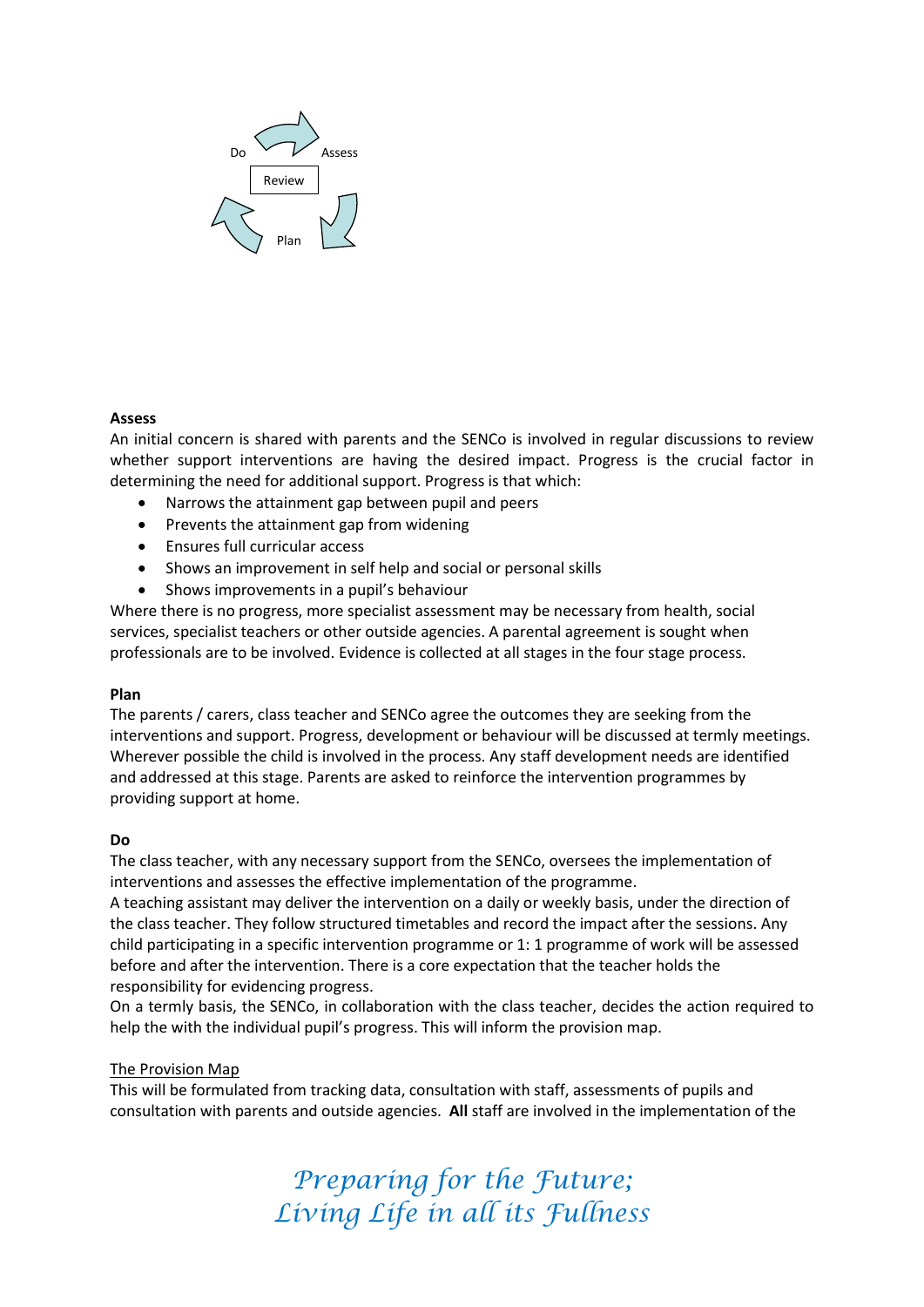provision map and are encouraged to take ownership of identified groups / individuals they will be responsible for. Teaching Assistant timetables and records are reviewed on a termly basis.

The main methods of provision made by school are:

- Full time education in class, with additional help and support by the class teacher
- Deployment of extra staff to work with the pupil
- Periods of withdrawal to work with adult support in small groups or 1: 1
- In-class support with a teaching assistant
- Support from specialists
- Access to Local Authority support services for advice on strategies, equipment and staff training.
- Provision of alternative learning materials / special equipment
- Provision of additional adult time in devising interventions and monitoring their effectiveness.

#### Review

Three times across the year, the impact and quality of support is reviewed by the child's parents / carers, the class teacher and the SENCo. When possible the child will be included in this evaluation of progress. Parents are informed about the impact of support and the next steps. Targets are set and the cycle repeated until progress is evident.

#### Education, Health Care Plans

Education Health Care Plans are used to actively moinitor children's progress towards their outcomes and longer term aspirations. They must be reviewed as a minimum every 12 months. Reviews will be undertaken in partnership with the child and their parents/carers, and will take account of their views, wishes and feelings. The review will focus on the child's progress towards achieving the outcomes specified in the EHC plan. The review will also consider whether these outcomes and supporting targets remain appropriate. The SENCo will organise these reviews and invite:

- The child's parents / carers
- The child if appropriate
- The relevant teacher(s) and support staff
- A representative of the Local Authority
- Any other person the Local Authority considers appropriate
- Any outside agencies involved with the child

Before the meeting we will:

- Give notice to all parties at least two weeks before the meeting and seek advice and information about the child
- Send out any advice or information gathered to all those invited at least two weeks before the meeting.
- We will prepare and send out a report of the meeting to everyone invited within two weeks after the meeting
- Where a child is looked after by the Local Authority, we will endeavour to synchronise EHC plan reviews with social care reviews.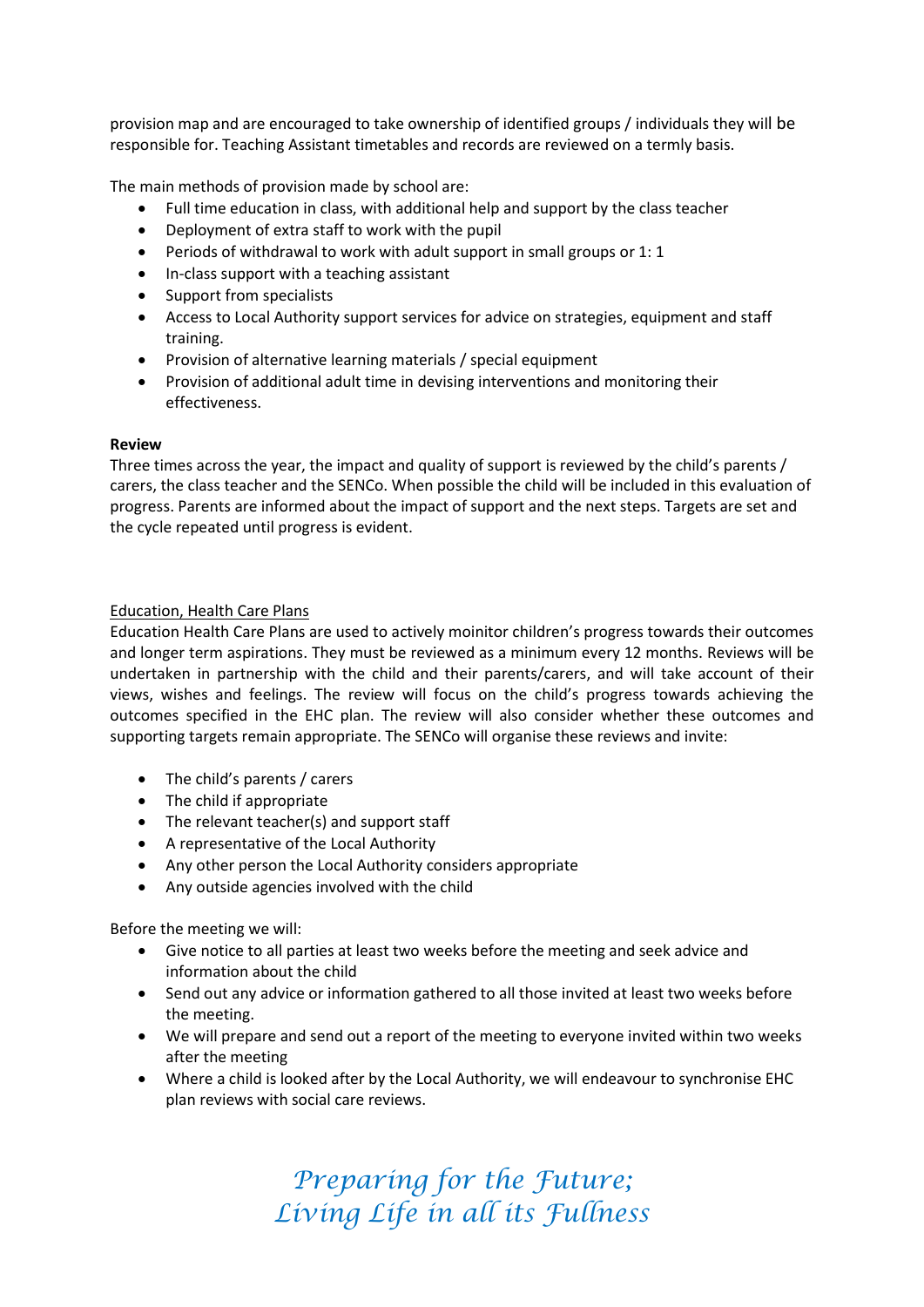Where the SENCO makes a referral for an EHC Plan to the LA, the child will have demonstrated significant cause for concern. Parents will have been consulted as part of an on-going dialogue. The EHCP pathway will be followed and schools will carry out the recommendations that are agreed to.

#### Individual Education Plans

Strategies employed to enable the child to progress will be recorded within an Individual Education Plan (IEP). The IEP will include information about:

- The short-term targets set for the child
- The teaching strategies to be used
- The provision to be put in place
- **When the plan is to be reviewed**
- **•** Outcomes (to be recorded when the IEP is reviewed).

The IEP will only record that which is additional to, or different from, the differentiated curriculum and will focus upon two – four individual targets that match the child's needs and have been discussed with the child and the parents / carers.

The IEP will be reviewed three times a year and the views of parents / carers on their child's progress will be sought. Wherever possible, the child will also take part in the review process and be involved in setting the targets.

#### Criteria for exiting the SEN register

After gathering evidence, and through discussion with staff, parents / carers and the child, we may consider that the child no longer needs individual targets and that they should be removed from the SEN register.

The child may still be part of group work or interventions, and, as such, will continue to be monitored on the schools provision map.

## Supporting pupils and families

Parents and families can access the Local Authority Local Offer at www.lincolnshire.gov.uk/parents/support-and...d.../the-local-offer/

The school's Local Offer can be accessed at http://www.uffingtonprimary.co.uk/page/?title=Special+Educational+Needs&pid=74

## Links with External Agencies/Organisations

The school actively seeks to promote positive links with a range of outside agencies. When it is considered necessary, colleagues from the following support services may be involved with SEN pupils:

- Educational psychologists
- Medical services
- Speech therapists
- Physiotherapists
- Hearing impairment services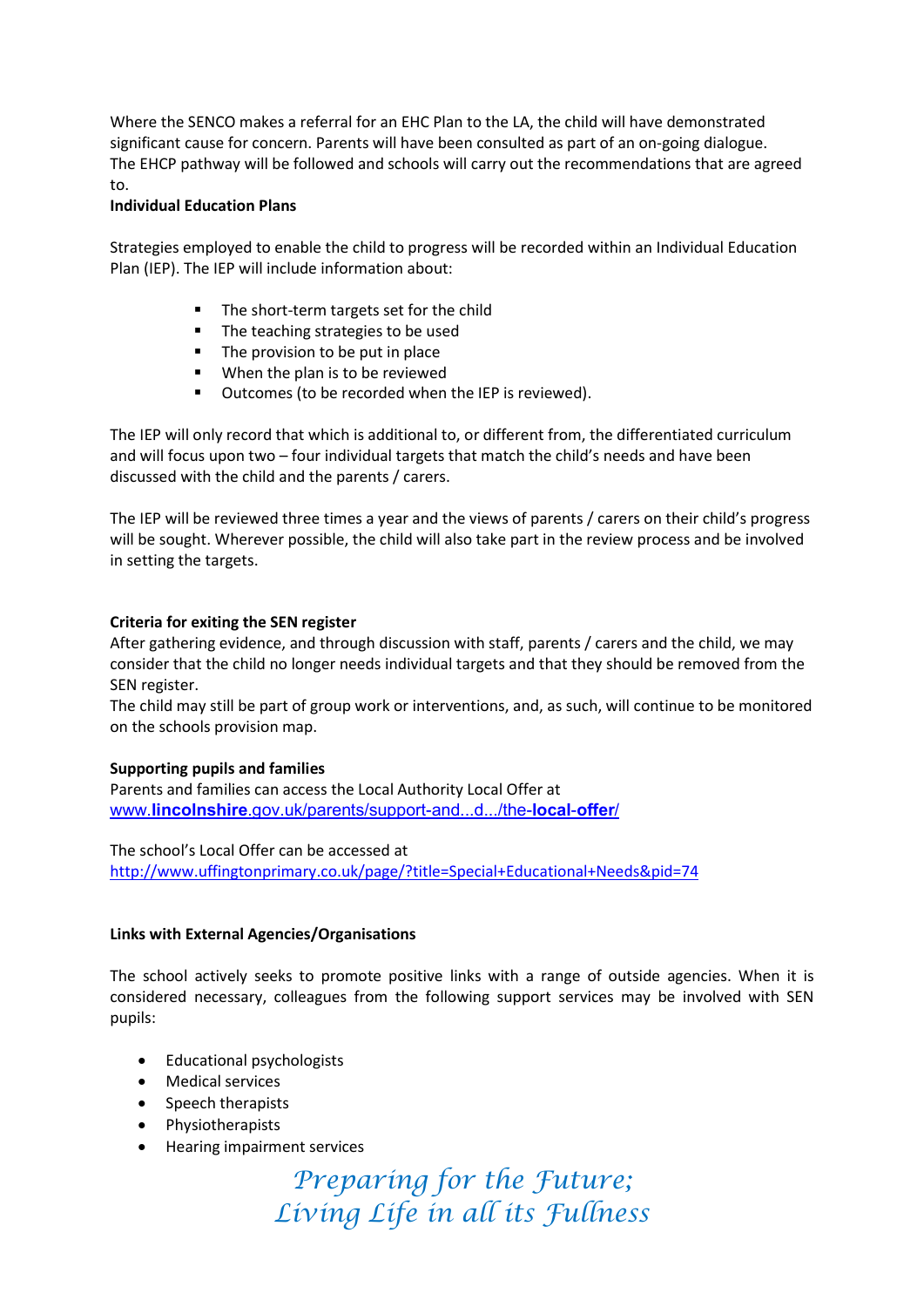- Visual impairment services
- Occupational therapists
- Outreach Support
- Primary Mainstream Support Team
- Parent Partnership
- Autistic Spectrum Education Team (ASET)
- Practical Family Support
- Working Together Team (WTT)
- Behaviour outreach support service (BOSS)
- Early Help

In addition, important links are in place with the following organisations:

- The Local Authority
- Specialist Services
- $\bullet$
- **•** Social Services
- Parent Teachers' Association
- The Somes Trust

#### Admission Arrangements

The Local Authority determines our admission arrangements in consultation with the Governors of the School (Refer to School's Admission Policy). The admission arrangements are the same for all pupils, including those with special educational needs.

We plan careful transition from class to class, across key stages and to another school. Arrangements for transition between educational settings and schools include:

- Liaison with previous settings / schools to meet the pupils and staff
- Liaison with future placements to meet the pupils and staff
- Transition meetings
- Parental visits
- Induction days
- Shared records and passports.
- Pen portraits containing information compiled by the child.
- Discussion with outside agency specialists regarding pupils with special educational needs transferring to us
- Extra visits to experience different times of the day and activities
- When necessary, we draw on the expertise of colleagues in special schools / units or professionals who have worked with the child.

#### Partnership with Parents and Carers

Uffington Church of England Primary School firmly believes in developing a strong partnership with parents and carers and that this will enable children and young people with SEN to achieve their potential. As set out in the Code of Practice 2014, children and their families are at the centre of the education process. The school recognises that parents and carers have a unique overview of the child's needs and how best to support them, and that this gives them a key role in the partnership. Depending on age and maturity, SEN pupils will also be encouraged to participate in the decision-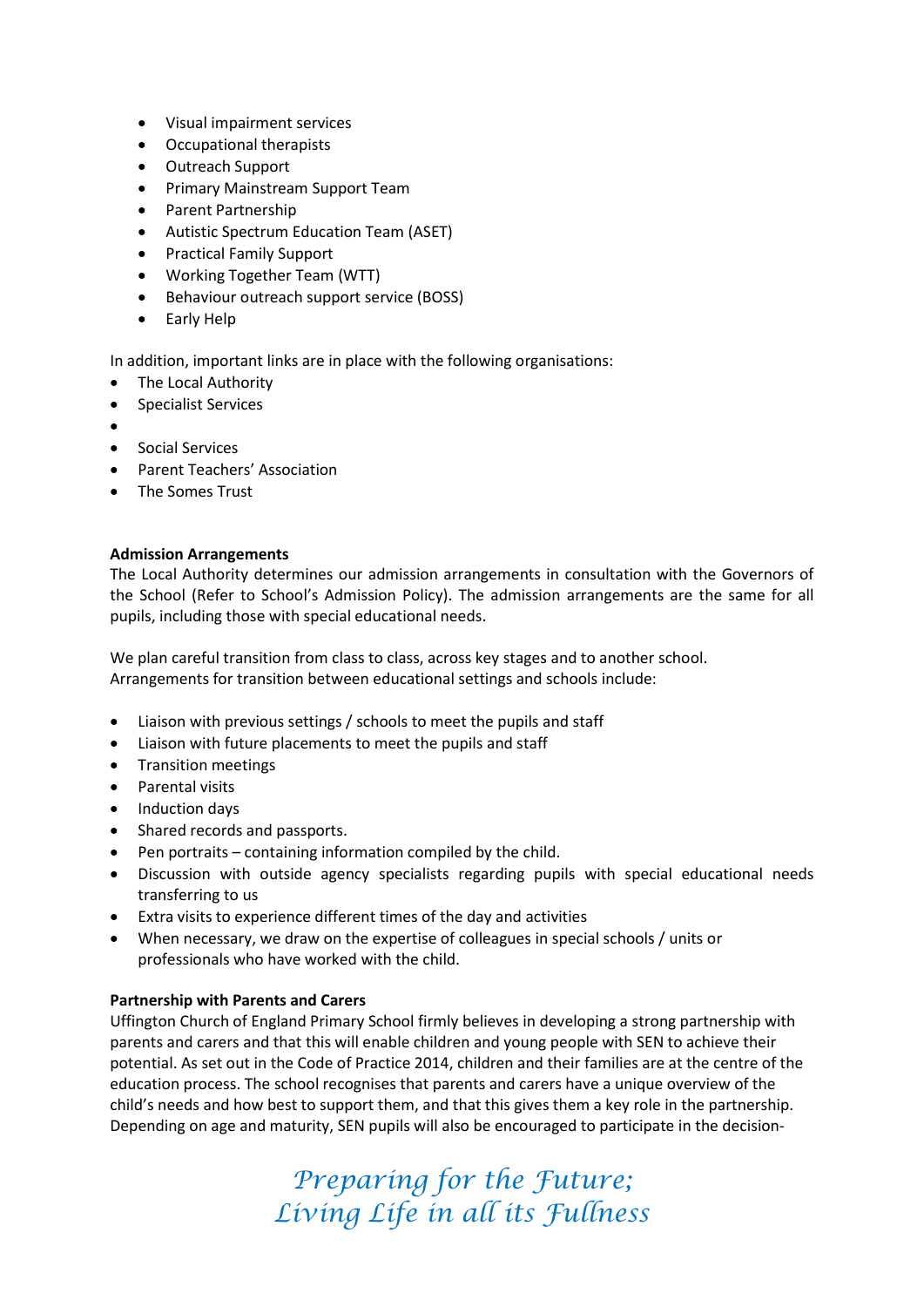making processes affecting them. We aim to build positive relationships where all stakeholders can express their needs and expectations with confidence.

Partnership with families is promoted through:

- Contacting and notifying parents / carers as early as possible when a child is experiencing learning or behavioural problems
- Formal and informal meetings with staff
- Communication by telephone or letter
- SEN review meetings (all parents / carers are given a copy of the Individual Education Plan)
- Annual review meetings
- Parents' evenings and open afternoons
- Curriculum information meetings

## Supporting pupils at school with medical conditions

- At Uffington primary we recognise that pupils at school with medical conditions should be properly supported so that they have full access to education, including school trips and physical education. Some children with medical conditions may be disabled and, where this is the case, the school will comply with its duties under the Equality Act 2010.
- Some children may also have special educational needs (SEN) and may have a statement or Educational, Health and Care (EHC) plan which brings together health and social care needs, as well as their special educational provision and the SEND Code of Practice (2014) is followed.
- There are arrangements in place in school to support pupils with medical conditions. All staff and external agencies involved, parents and children may be involved in meetings to draw up an Individual Health Care plan. All staff involved will be aware of monitoring the child and reporting to the head teacher or SENCo.

The school's Policy for supporting Children with Medical Conditions can be accessed at http://www.uffingtonprimary.co.uk/page/default.asp?pid=74

## Training and Resources

- The school receives funding for special needs within as part of its annual budget allocation. It is the responsibility of the governing body to determine how funding is allocated to ensure the best possible provision for children with special educational needs.
- In order to maintain and develop the quality of teaching and provision to respond to the strengths and needs of all pupils, all staff are encouraged to undertake training and development. Where a child has a specific need, the school is committed to procuring specialist training to ensure that the best possible provision can be put in place.
- All teachers and support staff undertake induction on taking up a post and this includes information to explain the systems and structures in place around the school's SEND provision and practice and to discuss the needs of individual pupils.
- The school's SENCo attends regular network meetings in order to keep up to date with local and national information relating to SEND.

#### Roles and Responsibilities

Key Staff Headteacher – Mrs Helen Simms SENCo and Senior teacher – Miss Shanie Waters with National Award for SEN Special Education Needs Governor – Mr Colin Newman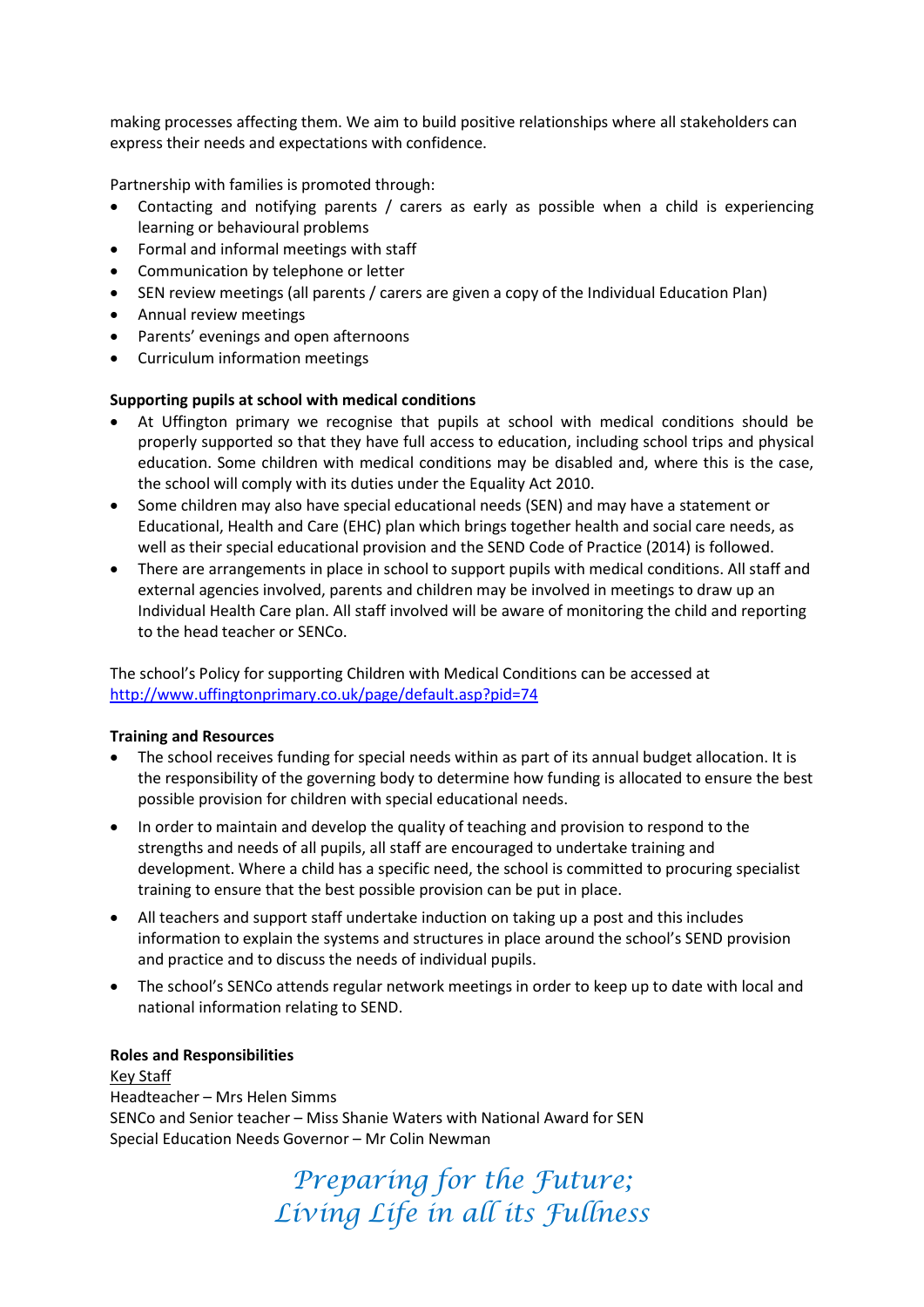Designated teacher with responsibility for Safeguarding - Mrs Helen Simms Designated governor with responsibility for Safeguarding – Mrs Laura Lovell Designated teacher with responsibility for children in receipt of Pupil Premium / Looked After Children - Mrs Helen Simms

Designated teacher with responsibility for children with Medical Conditions – Miss Shanie Waters

#### The Role of the SENCo

The SENCo plays a crucial role in the school's SEN provision. This involves working with the head teacher and Governing Body to determine the strategic development of the policy.

The SENCo will maintain the records and ensure access to them. The profile of individual pupils will include:

- Information from previous schools / settings
- Information from parents / carers
- Information of progress and behaviour
- Targets past and present
- Information from health / social services
- Information from other agencies
- Statement information and annual reviews

The Governing Body's responsibilities to pupils with SEN include:

- Ensuring provision is of a high standard
- Ensuring that SEN pupils are fully involved in school activities
- Having regard to the Code of Practice 2014 when carrying out responsibilities
- Being involved in developing and reviewing the SEN policy
- Reporting to parents on the schools SEN policy including the allocation of resources from the school's devolved / delegated budget

#### Storing and managing information

The SENCo is in charge of storing SEN files on in electronic and paper format. Individual records are confidential and, as such, are dealt with in line with the school's Confidentiality Policy and Policy on Record Keeping for Parents and Children. All records are transferred when a child moves school.

#### Accessibility

In line with the school's Equality and Diversity Strategy, we endeavour to meet the statutory requirements of the Equality Act 2010 by planning to increase, over time, the accessibility of our school for disabled pupils, and to implement this plan.

We endeavour to identify and remove barriers to learning, improving access to both the buildings and the curriculum as a whole, including extra-curricular activities and educational visits. In recent years, we have improved the disabled access to the school buildings and have worked with families and outside agencies to improve provision for children with specific medical conditions and sensory impairment.

#### Dealing with complaints

These will be dealt with under the school's normal Complaints Procedure which is available from the school office or website. The SEN Code of Practice outlines additional measures the Local Authority must set up for preventing and resolving disagreements. These will be explained to parents if required.